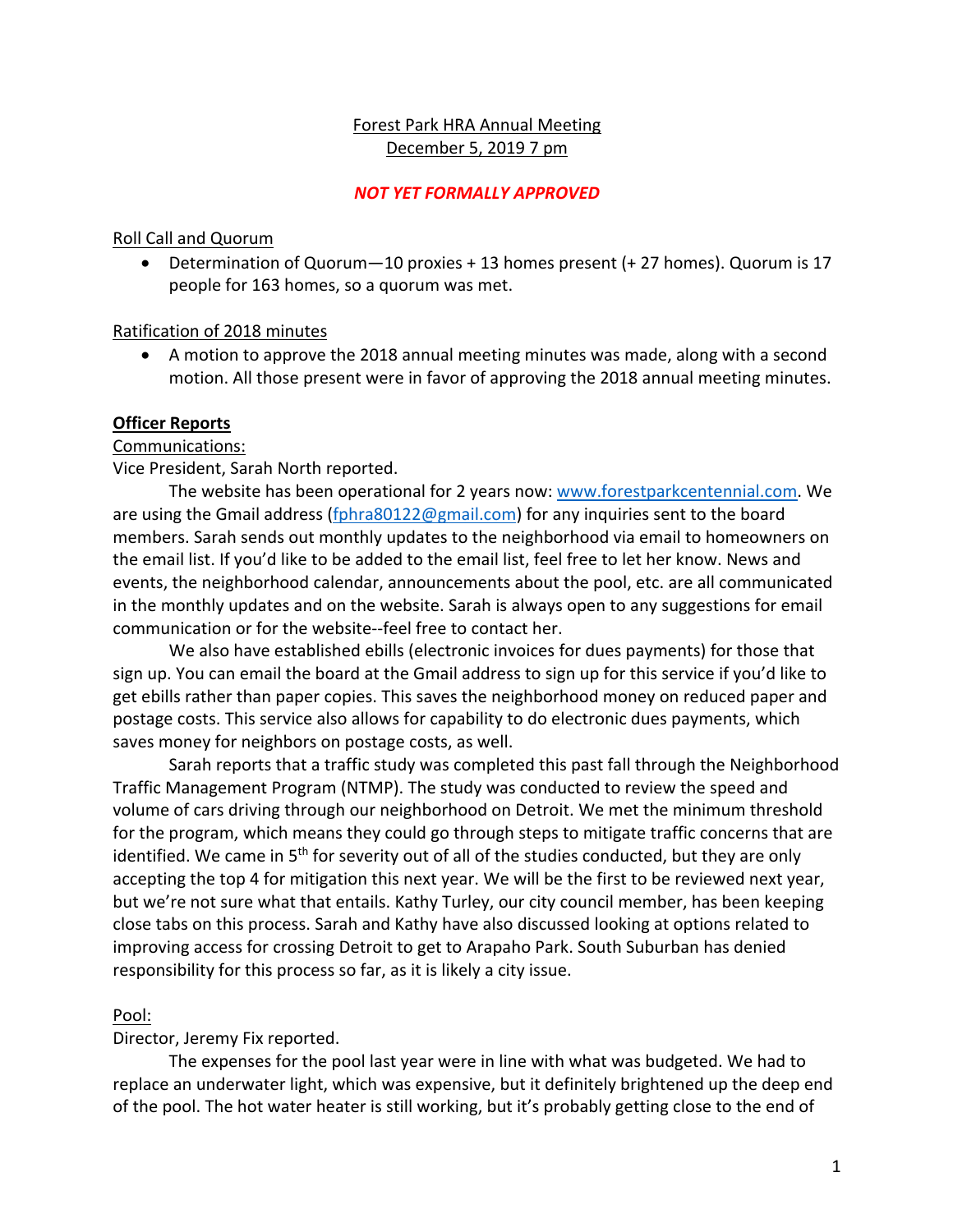life. We need to have the pool heater cleaned and maintained this next year. Last year, there was a request for a garden space at the pool for community gardening, so a space was cleared by taking out some large bushes. If anyone would like to use that next season, please feel free.

There are two items we need to look at as a community—the tennis court and overcrowding at the pool. As for the remaining tennis court in our neighborhood (at the pool), the concrete is rubble underneath due to tree roots breaking it up. We could resurface it every year, but it's not going to ever be a useable tennis court. We could talk about making it a small pickleball court, or another small basketball court. No one has really requested for it to be maintained for tennis since people can easily access the courts at nearby Arapaho Park. Please feel free to provide any feedback at upcoming board meetings.

The other item has to do with the pool being a lot busier recently. One reason for this is simply that there are a lot more kids that live in the neighborhood now as younger families have moved in. This is a good thing, but has led to the pool feeling crowded at peak times. The Forest Park Blue Fins have decided to no longer sell guest memberships next year due to the overcrowding of the pool this past year. This had been used as a fundraiser for their organization and they would pay Forest Park for this service, as well. The overcrowding is not only due to these guest memberships, but it also appears that homeowners have also been giving out their pool keys for use by others who don't live in the neighborhood. Next year, we're going to try to manage pool attendance better to make sure that the pool is used by only our neighbors and their guests. Stay tuned for information from the board in the spring for a change to how pool keys are activated in an effort to curb pool attendance of non-members.

The awning was repaired on far side of pool with a new steel frame that should be resistant to strong wind, unlike the previous design. The playground near the pool is at the end of its life, so we are considering getting a new play set for the pool area in the spring. We will offer the current play set to the neighborhood in the spring when we do clean-up.

A homeowner asked what it would take to just remove the tennis net and posts and just change it to an all-purpose court. The board will add this to the list of things to investigate through the winter/spring to find out cost and options. A homeowner asked about the extended hours at the pool, how well they are attended. Jeremy reports these are really well attended, especially the weekend and people stay until closing at 10:00 pm.

### Beautification:

Director, Leslie Hakze reported.

Leslie reports there is not much going on in the area of beautification. She is in charge of scheduling the regular weed clean-up and mowing of the common areas in the neighborhood (e.g., pool, entrance signs). This will continue next year.

#### Social Events:

Board President, Nate Christensen reported.

The following events were held in the neighborhood last year: 4<sup>th</sup> of July, Oktoberfest, Ice cream social, Dog Swim, and the Parade of Lights is coming up.

The board has talked about having a committee that plans and organizes different social events for the neighborhood, which may get more people involved and open up discussion for hosting other events. We could even discuss options to have a food truck parked in the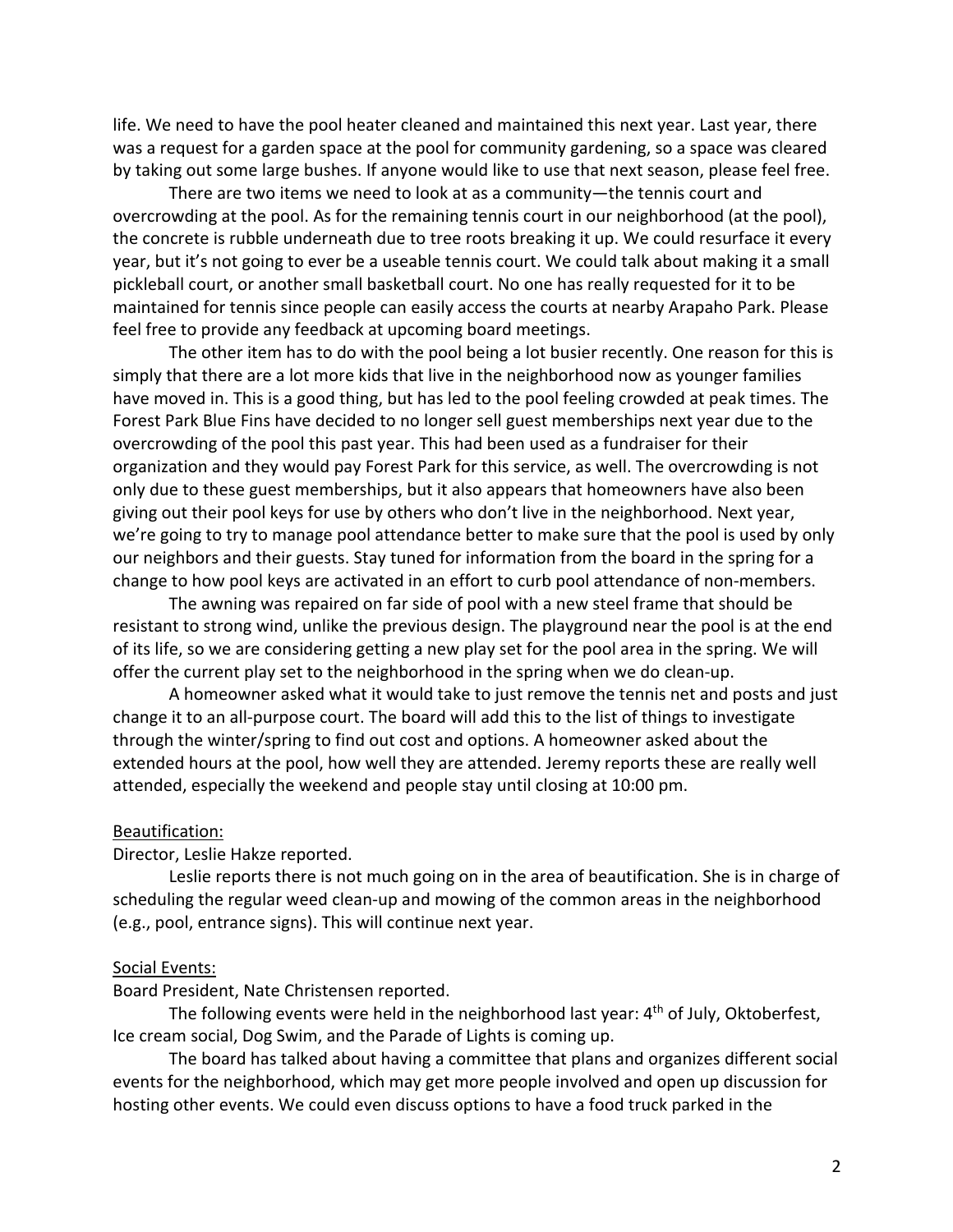neighborhood on the late nights at the pool. A homeowner mentioned a wine and cheese event (usually held late winter, early spring) held in the past was a great time, so perhaps this is another event that someone would like to plan. Another homeowner mentioned a scavenger hunt event that was done in the past, but it may not work well with the crowded/busy streets we have in the neighborhood.

## Financial:

### Board President, Nate Christensen reported

A homeowner asked about why the budget was over on Oktoberfest. Nate explained that it was because of the way the bills came in--we paid for ½ of the last year's Oktoberfest and this year's Oktoberfest event all together at one time.

### Ratification of the Budget

Board president, Nate Christensen reported.

Specific line items were reviewed on the budget. Nate compared numbers from last year's budget to next year's budget. For example, we spent \$1,500 on supplies for mailing dues invoices to homeowners last year. We are hoping this may encourage others to sign up for electronic bills/dues payments to reduce this cost for next year. The City of Centennial permit cost for the new entrance signs came in much higher than expected (\$1,600). Last year we budgeted to 0 because of the signs. But, this year we have more of a margin to build our reserves back up.

For utilities, the storm water bill was sent to a random address in the past and we never paid it because we did not receive it. They finally figured out the error and sent the bill to our correct address, so now we have to pay for it in full. We owed \$1,900 for these previous years. Now we have budgeted \$1,200 for this each year, which should be more than enough. Overall, we were over budget by \$8,751.77.

The average income from dues is \$91,000 and our annual expenses are around \$81,000, so we will have around \$10,000 extra that we can start building back into our reserves. A homeowner asked if we have a target for reserves and Nate said we like to keep it around \$40,000. We did a study two years ago that looked at how much certain repairs would cost in the neighborhood, and it appears that \$40,000 is about the right amount to keep on hand for something that could go wrong.

The QuickBooks system seems to be working well for us to accomplish the accounting in the neighborhood. A homeowner asked who follows up with delinquent payments. Currently, Nate is the one that follows up on that. He will send a reminder and then add a late fee and send it out. We haven't had to turn over any delinquent payments to a lawyer in the past 2 years, but this could happen if necessary. We also have an accountant to do our taxes for us each year and this takes very little time.

Fees in closing costs were high this year (\$5,170) because of 10 homes changing over ownership.

There are 4 homes that have not been included in the Forest Park HRA because they voted to stay separate when the neighborhood first began. At one point, 1 of these homes changed over and joined the HRA. At the time, the by-laws indicated they would need to pay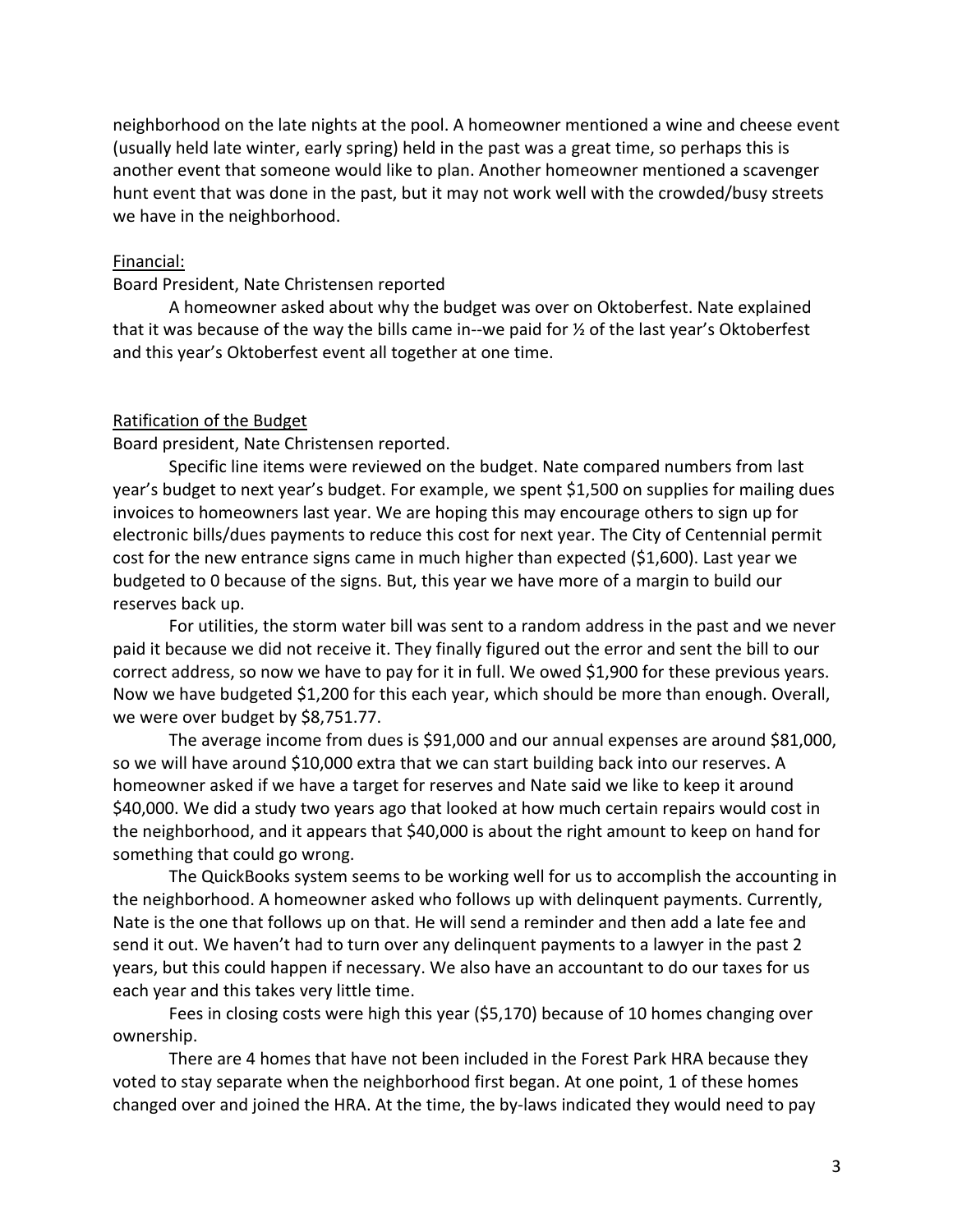for the dues from the beginning up until that point. The board agreed on having them pay from the time of closing on, not all the years in arrears.

A homeowner asked about getting increased funds from the swim team in order to cover added expenses at use of the pool facilities. The board will look into funding options from the Blue Fins Swim Team.

A motion was made to accept the 2019-2020 budget, it was seconded, and all were in favor.

### Election of Board Members

Board terms for members are for 2 year terms. All were in favor of Jeremy, Neal, and Leslie being re-elected. Jerry Mills would like to be on the board again, and the board members will talk to him after the meeting.

#### Old Business

#### Homeowner Forum

A homeowner spoke about concerns with the overuse of the neighborhood from nonmembers of the HRA. He mentioned the Blue Fins Swim Team organization was a Forest Park swim team that was owned and run by the board, which changed in the 80's. This was changed because of low numbers. In order to stay competitive, the Forest Park swim team was opened for neighboring subdivisions to join since they did not have swim teams in their neighborhood. Nate talked about the fee paid in the past by non-Forest Park families from the swim team to pay for the pool membership. This will be discontinued for next year (as stated previously). The homeowner wants to know if the board has looked into the crowds at the pool and if there are non-members there. Nate said we have looked into it repeatedly, keeping track of who is signing in and who is using the key cards. In the by-laws members are allowed to come to the pool with up to 10 guests at a time.

Nate and Jeremy offered some ideas that the board is looking into for managing pool attendance. One thing we may propose in the spring is a new pool registry that will be updated every year. On this system, residents would have to respond every year with an updated list of the people living in your household that can have access to the pool. If you are an owner that is renting to a tenant, you can sign a waiver over to the tenant to allow them access to the pool. All keys will be turned off and then turned back on at the start of each season.

A homeowner asked about how that would work on the  $4<sup>th</sup>$  of July holiday when people want to bring in their extended family members. Nate talked about using a punch card idea for guests, with up to 10 punches per year per home. If you need more, you would have the ability to pay for more. A homeowner talked about that system being a nightmare to enforce for our life guards. A homeowner asked about the idea of having the Blue Fins pay for the maintenance of the pool. The swim team, recently under homeowner Bob Ordonio, has made donations in kind for things needed for the pool such as umbrellas, the new awning, etc. But, that has come from Bob's leadership. We could have another person in charge in the future that may not be interested in this.

Non-members that pay for the swim team pay a little more to join the team and we don't know where that extra money goes. We could talk to the Blue Fins and ask the non-Forest